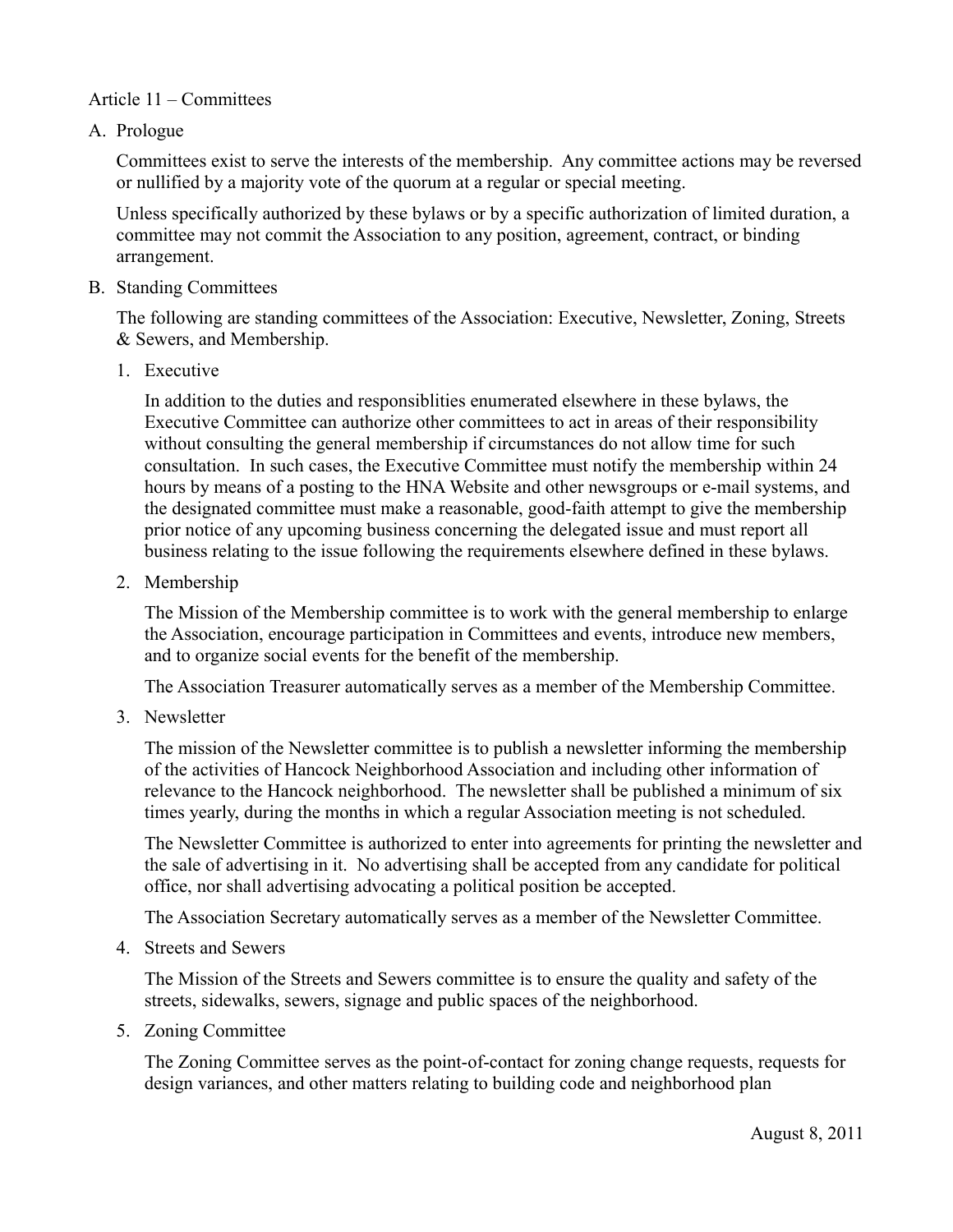compliance. The Zoning committee's review of such proposals must take into consideration the nature and characteristics of the neighborhood and consistency with the adopted neighborhood plan.

C. Membership and Terms

The President appoints the chairperson of each standing committee and can replace the chairperson at any time. Committee chairpersons can serve consecutive terms without limit, so long as they are duly reappointed.

The President appoints members of standing committees and can do so at any time. The membership can add committee members at any time by a majority vote of the quorum.

All committee members and chairs serve from the time of their appointment until the January meeting of the following year unless removed as specified below.

D. Ad Hoc Committees

The Executive Committee can create ad hoc committees as needed. The membership can create ad hoc committees by a majority vote vote of the quorum.

Any ad hoc committees must have a fixed number of members and a specified procedure for electing or appointing them, a stated goal or charter defining its purpose, and a timeline for completing its work or being renewed by a vote of the membership. No ad hoc committee can have a tenure longer than one year.

E. Removal of Committee Members

The President can remove committee members at his or her discretion at any time. However, a unanimous vote of the other members of the Executive Committee can overturn such an action. The membership can overturn removal of a committee member by a two-thirds majority vote of the quorum at a regular or specially called meeting.

Individual members of a committee, including the committee chair, may be removed by a majority vote of the Association membership. Such motions may not be submitted as emergency items.

F. Dissolution of Committees

Any committee can be dissolved following the procedures specified in Article 10 for the removal of Association officers. If a standing committee is dissolved, its duties devolve to the Executive Committee until such time as the general membership by majority vote adopts a motion to reconstitute it at a regular or special meeting. Motions reconstituting a committee cannot be entertained at the same meeting during which a committee is dissolved.

G. Committee Size and Composition

Committees must have no fewer than three members. Association officers serving on the Executive Committee cannot make up more than 50 percent of any committee's membership. A committee that fails to meet these membership requirements is suspended until it does so. In the interim, the committee's responsibilities devolve to the Executive Committee.

H. Procedural Minimums

All committee meetings must be announced and open to interested members of the association. Announcements can take the form of postings to the Hancock newsgroup and Web site and must be made at least one week before the meeting.